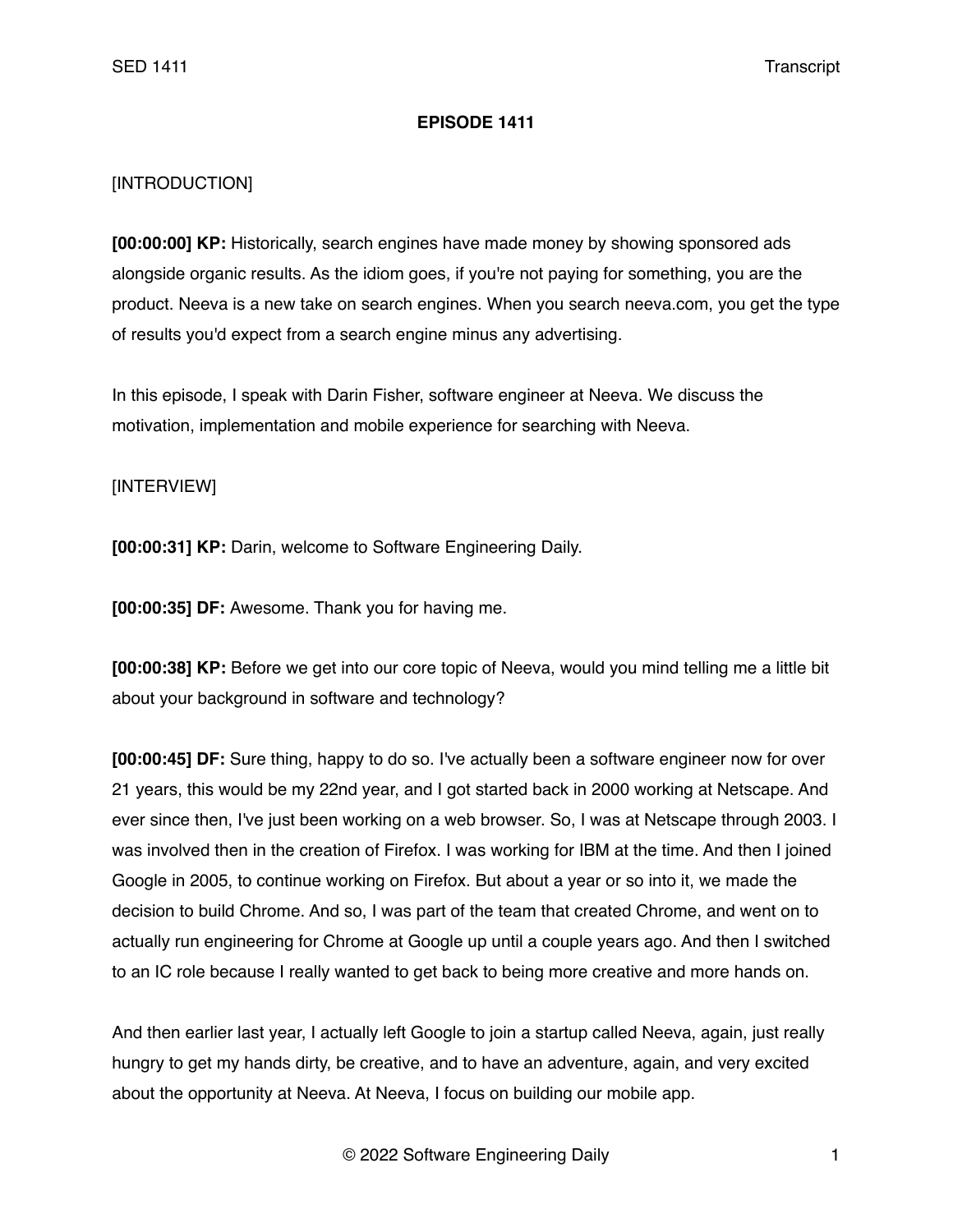**[00:01:56] KP:** So, what is Neeva?

**[00:01:57] DF:** Neeva is a search engine. Neeva provides a search experience that is both familiar but also a bit different. The main difference with Neeva is that it is an ad-free experience, the ad-free search experience. Typically search engines monetize by showing you ads based on the queries that you enter. Neeva, on the other hand, supposes that you'd get a much better search experience, if everything that you see in the results are just results from the web for what you're looking for. And that instead of trying to show you ads, what we would do instead is ask users to pay for the service, they're subscription model.

So, it's a very simple, direct sort of exchange of value there. In exchange for a small subscription fee, users will get access to a search engine that is built for them as the as the customer, versus a traditional search engine where the customer is actually an advertiser or set of advertisers who are trying to get ads in front of the users of the search engine. I find it just a very fascinating change, fundamental change, and one that really opens the door to a lot of forms of innovation that coming from Google, I saw, just were not possible.

**[00:03:14] KP:** That's very appealing to me as a web user that I can search and just get things relevant specifically to what I want. Not that ads are totally irrelevant, but there's some finagling to get them there versus a comparison to what you want out of the organic results. Given that sort of focus, and in contrast, Google is free, Bing is free, there's a small payment here. Are you attracting a particular audience like the very privacy centric people? Or is it really gone into the general population?

**[00:03:43] DF:** Well, I think there's both a question of like the types of users we're attracting now. But also, like how we aspire, and what we aspire to achieve. Neeva being an ad-free search product, it opens the door to a bunch of different forms of innovation, like I was saying. One of those is to really lean into privacy. It's very natural for us to provide a privacy first product because the user is the customer. And everything we do is in service of the user what they would find in their best interest. We're not trying to trick them into seeing things they don't want to see. We're not trying to influence them subtly. We're not trying to collect data so that we can model their behavior and sell ads on that behavior. We have no such incentives.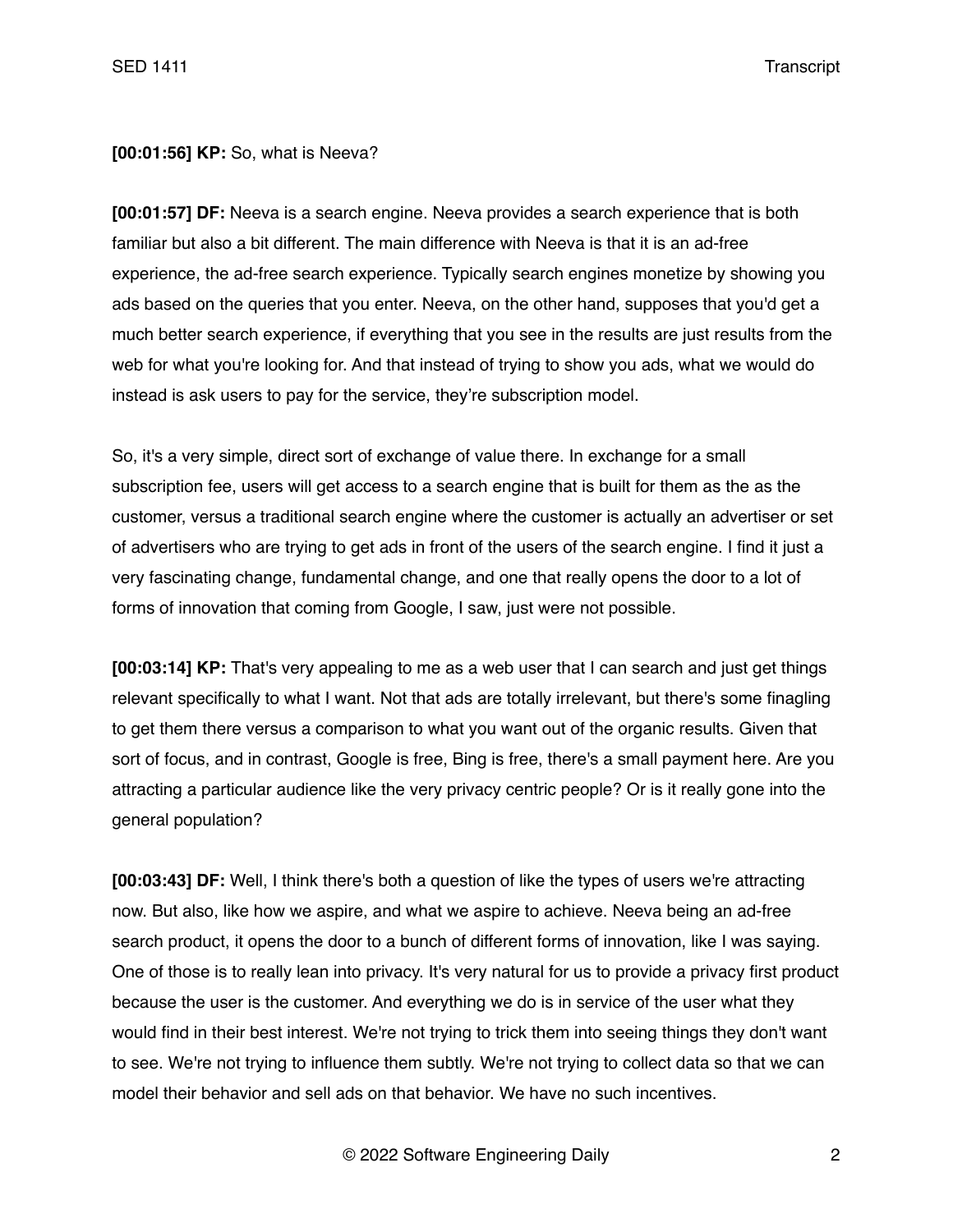SED 1411 Transcript

So, not only is it kind of more purely focused on just what's best for users, it's also an experience that then can lean into that, can lean into providing a private experience. What do I mean by private search experience? I mean, things like when you search on Neeva, your expectation is that the searching that you did is only known to you, but actually contrast that to how searching on a normal search engine works. Like the experience you would have with Google, you search for something, you tap on a link. Not only did Google know what you were interested in, but when you tap on that link, and you land on that site, that site, or any trackers that it might include, knows what you're interested in or knows that somebody was interested in that.

So, with Neeva, what you'll find is it's not only an ad-free search product, but it's also, if you install our extension or you get our iOS app, you will find that it includes tracking protection, strong tracking protection, to make sure that as you not only search, but as you click out onto the web, your activity is not being hoovered up by a bunch of different entities that would then sell that data and power ads that you would then see all over the internet. So, if you search for some product, you don't necessarily want it to be the case that now all the websites you visit are screaming about that product by the ads that are on those sites.

That's what I mean by providing a private search experience. But privacy again, just backing up, is only one feature that gets unlocked when you have an ad-free product. You also unlock saving people time. You see, in a traditional model, like what Google has, and me being a browser engineer, I know this very well, when you type in the URL bar of a browser like Chrome, Google has to figure out and decide. It has to decide or they're going to encourage you to go and see search results, or are they going to encourage you to go and see websites that seem to correspond to what you started to type? If you type face, is it going to suggest that you go to facebook.com? Or is it going to suggest that you search for face or search for Facebook. I can tell you, the vast majority of the time with Google, they're going to encourage you to do the search. Why? Because they want to show you the ads that are on the other side of that and it's this real difficult thing for Google to show you and suggest to you a direct navigation, when it knows it's probably the best thing that you want. But it can't do it. Because it's kind of got a hand tied behind its back at once, it needs to show you ads, it needs to take you to the search results page, it needs to show you that experience.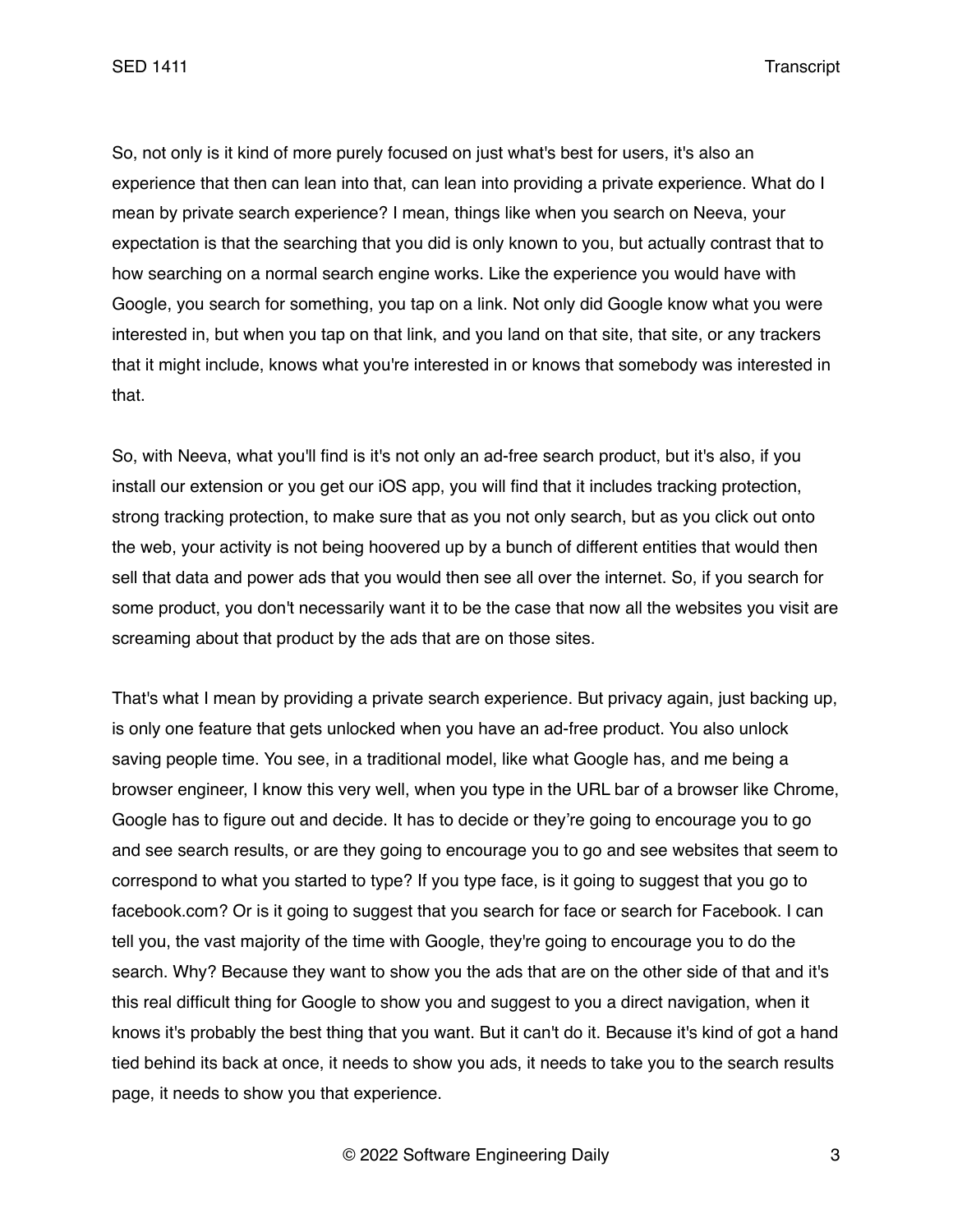SED 1411 Transcript

Now, how does that translate into innovation? Well, if you take a look at our iOS app, what you get when you search and you type into the URL bar is you don't just get search suggestions. You get URL suggestions. URL suggestions based on the searches that you seem to have been – the search query that you were starting to type in. It's almost like that Google I'm feeling lucky experience. But you get to see what it would be before you click on it. You not only do you get to see what it would be before you click on it, but you get to see, like two or three choices. It's like a mini search results experience, but right in the suggest drop down from the URL bar and that's all about saving you time. Because as Neeva, we have no need to send you to the search results page. It's okay, if we send you straight to where you actually want it to go. We help you save steps and cut out steps.

This feature I'm describing is called Fast Tap in our iOS app. I'm excited about it because it's the kind of thing that we just really could never do at Google. We were always limited and always struggling with like, when somebody types in the URL bar, "Oh, we got to send them to the search results page because that's how we make our money." We need to make sure that there's enough search query volume, and all of that sort of thing. Pretty much at various moments when we were building Chrome, we're stuck with the challenge of will this feature that we think is good for users be good for search query volume? And if we find out that it's not, then we don't know how to ship that feature. There's a variety of examples like this that are just so eye opening.

So, to me, there's this whole world of like innovation and better user experience on the web, that gets opened up when you have a search engine. That's like acting more like an agent for you and not the advertisers. That's like, very much focused on helping you actually get to where you want to go, and saving you steps, bringing information to you that's helpful in the moment and more directly. So, there's a lot more in my mind that's innovative about Neeva, and this ad-free search model than just how it unlocks privacy. It also unlocks helping you get directly to where you want to go more quickly, helping you stay more organized so you can get back into the things that you want to do without having to repeat yourself, without having to search again. Those are like various aspects in which a browser can provide a better experience for users. Thanks to the ad-free search experience.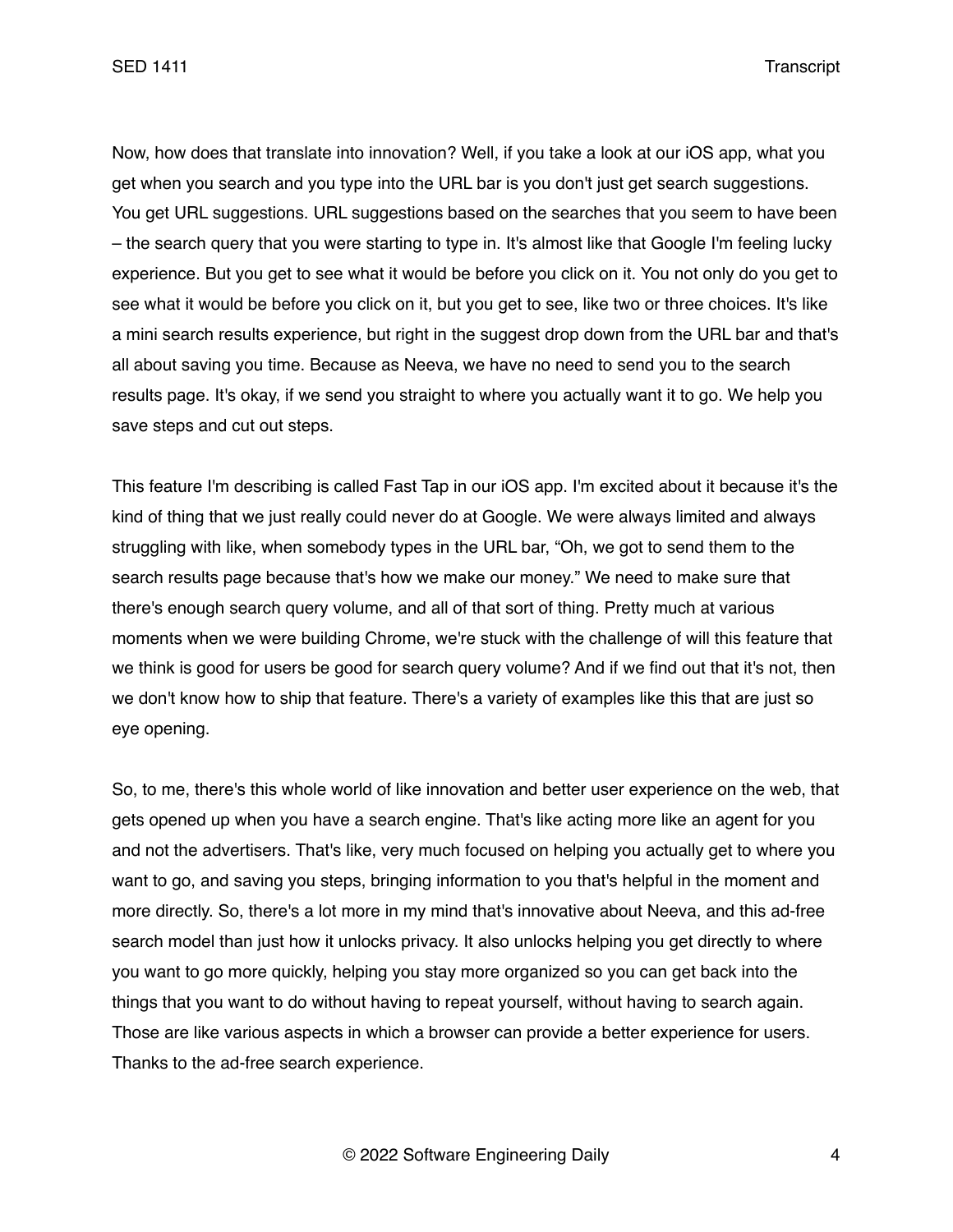**[00:09:44] KP:** Is Neeva able to do any personalization for me despite the privacy factors that are also there?

**[00:09:53] DF:** Yeah, this is a good question. So oftentimes, one thing that's absolutely the case is that Neeva has a wealth of interesting personalization features, right? Sometimes this might sound a little odd if people come to it thinking, "Hey, this is a private experience, that means Neeva should know nothing about me." And indeed, you can configure Neeva to know nothing about you. There's a memory mode, you can turn that off. There is various other sort of configurations. But you can also opt in to features that give you some interesting utility, like, you could connect Figma to Neeva search so that when you do a search on Neeva, it indexes your personal content on Figma, or your content on Slack or your content on Gmail, or your content on Docs, or Paper or wherever you have data. That sort of aspect of personal search is actually a feature of Neeva that many users really, really love, because it gives them that one place where they can search, enter a query, and find that document again, that they were looking for.

So, I have stuff on Dropbox, and Drive, and on Slack, on GitHub, on Figma. And sometimes it's just hard to remember which app I need to go to, in which find the search box, it's just kind of less convenient. It's very handy just to be able to go to even type it in and see those results. Now, again, this is something as a user, you opt into, you choose whether you want to use these things. I think that people can have that understanding that given, again, Neeva's business model is one where it's a subscription model, users are not. And actually, it's even now, there's a free tier available for Neeva, which includes all this functionality that I've been talking about. So, users can get access to all of this, and know that it's Neeva, just providing this as utility, as a feature that you can use if you want to, and we have no other motive. We're not trying to collect your data so that we can harvest it or analyze it or do any kind of like tricky things with it. We're not trying to monetize your data. We're simply providing you these optional utilities that people might really like. You can have the peace of mind knowing that, that's something you're paying for. In exchange for that, you're getting value. It's kind of very simple as a value proposition.

**[00:12:12] KP:** The other search engine I'm familiar with that has privacy at the forefront of how they describe themselves as DuckDuckGo. Can you perhaps compare and contrast Neeva to that platform?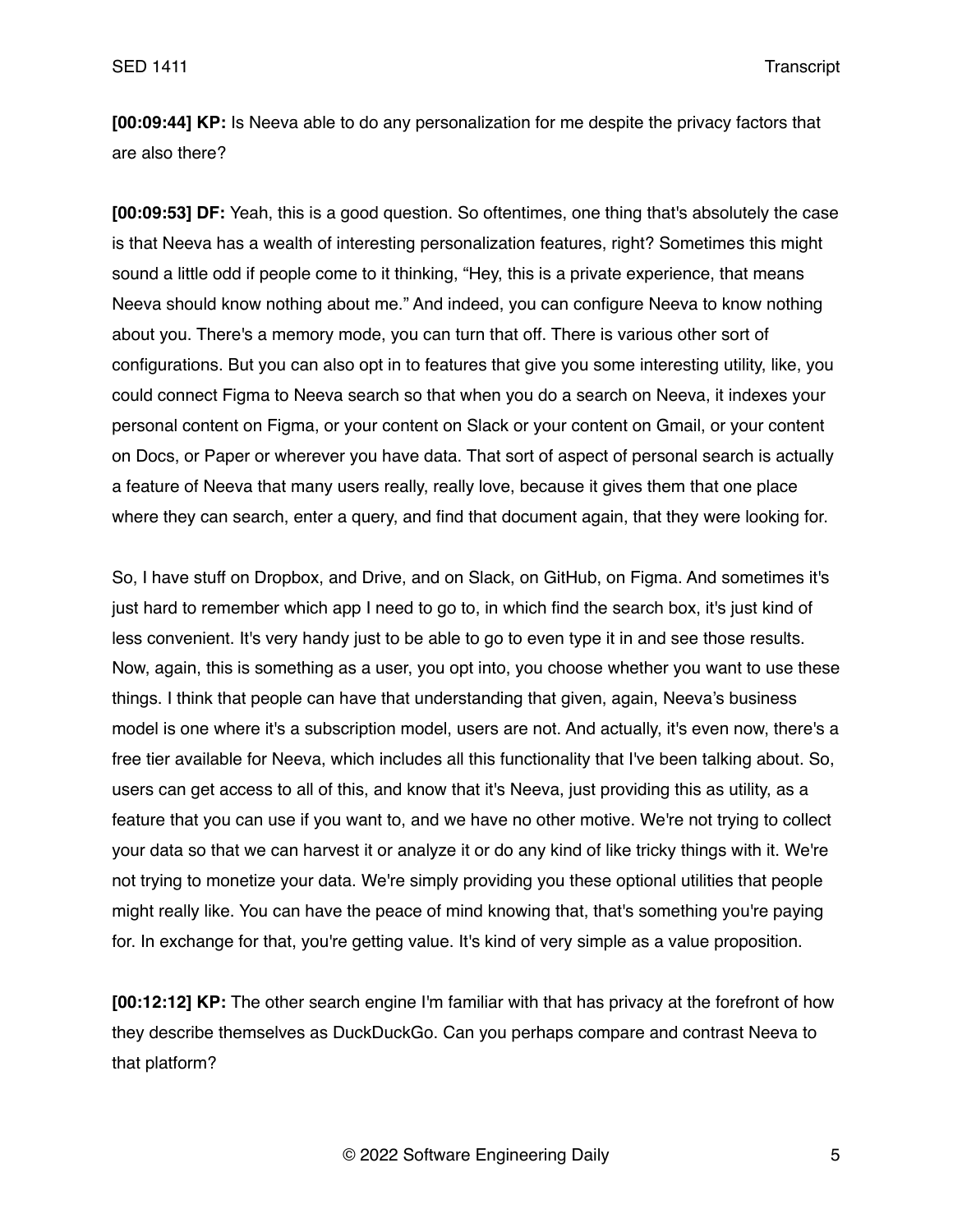**[00:12:23] DF:** Sure. Well, I think that DuckDuckGo is absolutely an interesting product. Unlike Neeva, DuckDuckGo is not ad free. That's an important thing to note. So, when you do a search on DuckDuckGo, you're seeing ads that DuckDuckGo is putting there, based on their customers who are paying for DuckDuckGo to put those ads in front of you. Those ads may be relevant to what you're doing, or they may just be tangentially interesting. But nonetheless, if you're looking for purely ad free search experience, if you're looking for like a pure view on what the web has, based on what you're looking for, only Neeva can provide that.

**[00:12:59] KP:** Well, the concern I could see some listeners having is that maybe your index is somehow inferior to Google. After all, I mean, the internet's a big place, it must take a lot to crawl and index the whole thing. I don't know if there's any firm benchmarks or anything like that out there. But broadly speaking, how do you compare your search results to the variety of other engines that are out there?

**[00:13:21] DF:** Yeah, so important to note that, Google is an amazing search engine, right? In terms of the search quality and the years of investment that Google's made, and making it the product that it is. I think that all of that is true at the same time, it's also true that over time, the experience on Google has gotten progressively worse as the amount of ads on Google Search have increased and ramped up in recent years. So, I think, it's this double-edged sword where I think people value at times the Google's search abilities, but also can be frustrated by how many ads they would see when they first search for something. It depends on the search query, of course.

With Neeva, we are like many search engines that are not named Google, we leverage Bing as a part of how we power the experience. But unlike many other search engines, including DuckDuckGo, Neeva actually has a whole bunch of our own index that we built up that allows us to power the experience and add additional quality, search quality above and beyond what you might find on other alternatives to Google. So, I don't make small of the challenge of trying to compete with the expectations people would have from a Google search experience. But at the same time, I would encourage people who haven't tried Neeva to give it a try, because it's actually surprising how good it is. Of course, I'm somebody saying that who's obviously biased, because I've chosen to work at Neeva, but I'm also somebody who throughout the years have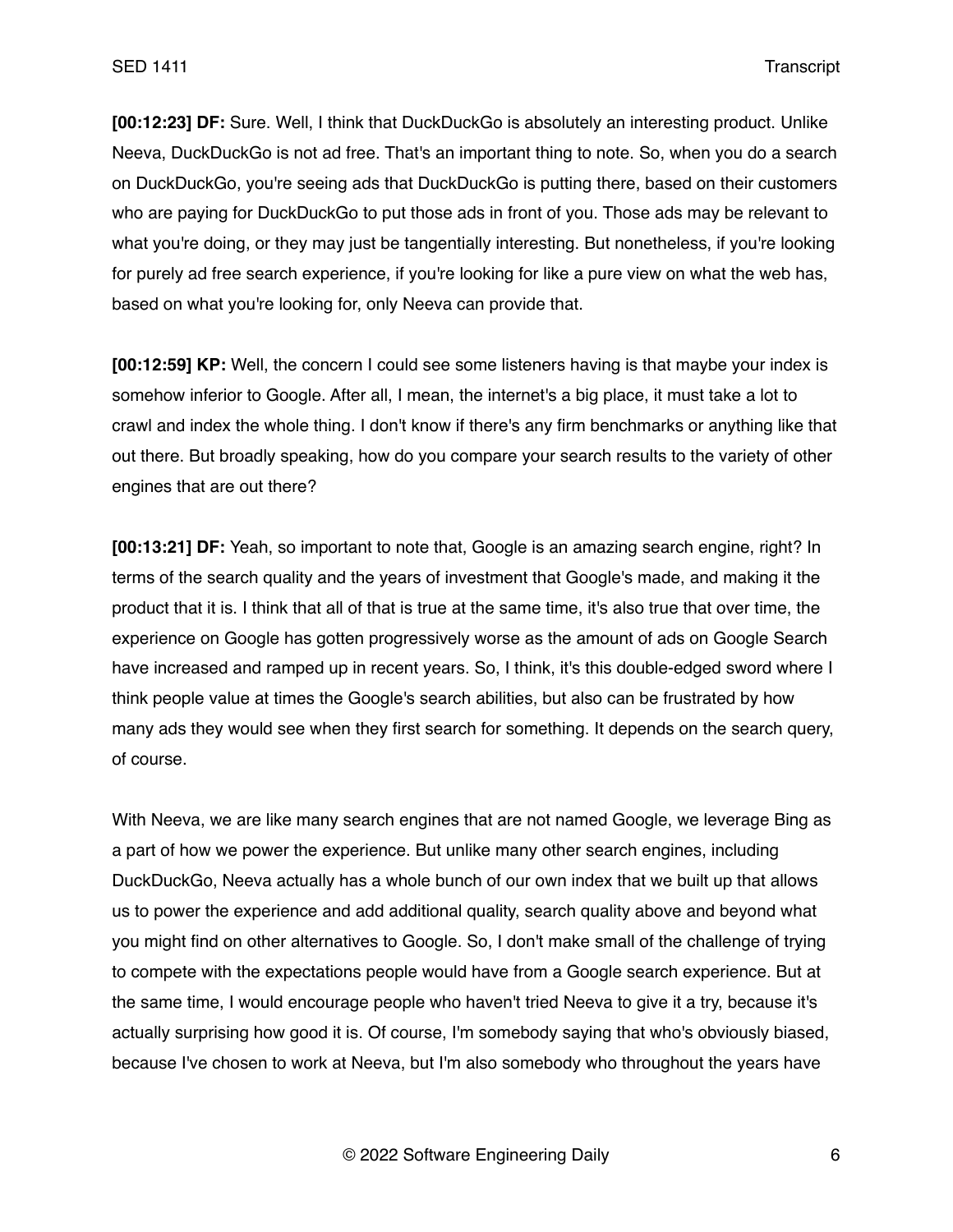tried alternative search engines and routinely sort of bounced because they just lacked in terms of depth and quality. I couldn't find what I was looking for.

But I honestly don't have that experience with Neeva as much as I've had with other search engines. I've rarely, at this point, actually, find myself doing a Google search. It's actually kind of remarkable. I acknowledge that, because I'm often searching for like things when I'm coding. I'm working on the iOS app and I'm trying to figure out like, why some API works the way it is, and I'm often finding limited information, and I'm often you know, just scratching and trying to find is there – how do I answer this thing? So, I'm doing some pretty intensive searching myself. At times, I will go and try and see does Google show me something else? It's remarkable how often it doesn't, and that I am completely satisfied with what I'm finding on Neeva.

I even pinch myself. I know how big of a challenge it is. And yet, I also am pretty impressed with what the team at Neeva has actually been able to accomplish in terms of search quality, and there's a long road ahead. But I'd really encourage people to try it out for themselves and see for themselves. And again, know that it's something that we are working hard to improve, and we'll keep getting better over time.

**[00:16:14] KP:** Yeah, anecdotally, I did a fair amount of testing. And of course, for kind of generic stuff like logistic regression, the results are completely solid, even obscure stuff, like a couple of local bands I put in, the results were good for me, and even sometimes related searches, and some of these ancillary features would come up. So, to the best of my testing, everything seemed pretty full parody.

**[00:16:36] DF:** Yeah. I just wanted to add that on top of sort of the basic search functionality, one of the other things that we do on Neeva is provide a sort of what we call – we have this on desktop, this sort of rich, right-hand side where we provide summary content. So, for example, if your query is satisfied by Stack Overflow, you would see summary content from Stack Overflow, which sometimes can save you from having to even click on the article and get into the Stack Overflow articles. So, it saves you some time. Or there's a selector at the top that would appear on tech queries, that allows you to say you want to just look only at the official documentation. If I'm doing a query for an iOS API, I get back, a whole mix of different results across Stack Overflow, Apple's documentation, other forums, various other sites, blogs, blah, blah, blah. Well,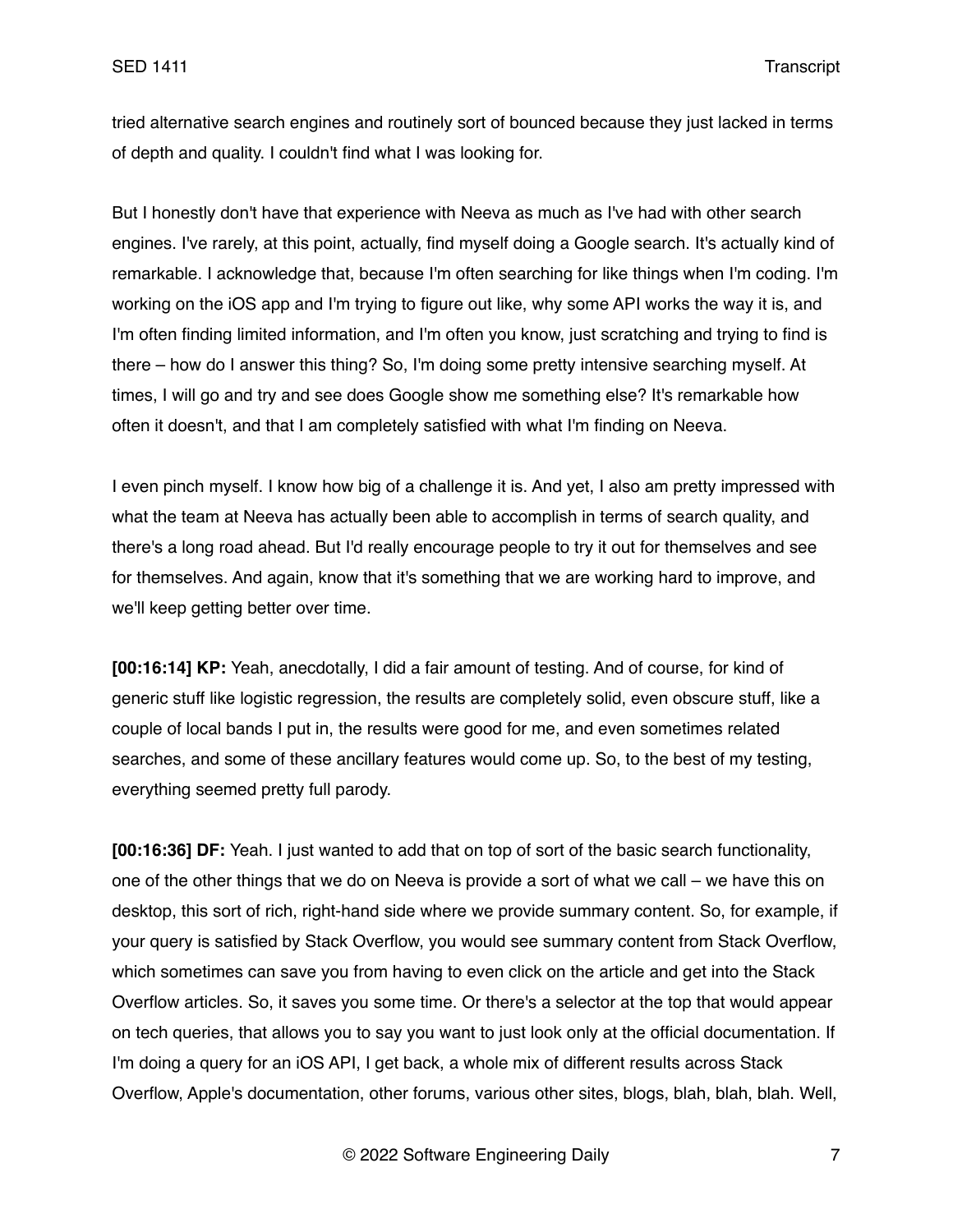I can just click that official documentation one, and then I get only the results from Apple's reference docs. And now I can click in right to what I want it to do, which in my case, I was looking for the official documentation on something.

So, that sort of like helps me on that journey, and you'll find these moments where you can see somebody give some great deal of TLC to the experience. In the case of like, software engineers, well, we're software engineers, and we use the product and we put that kind of TLC into it, because we know that it makes a difference for our own use. So, I hope that people will notice that and appreciate it for themselves. We do that for a bunch of other kinds of verticals, things like if you search for recipes, if you like to cook, you search for recipes, you'll see a whole bunch of helpful content right there on Neeva that's helping you navigate across all those different recipes, deep dive on them, see summary content, as well as access different information about it. So, it's just really handy. I think there's that kind of stuff, that layer of like additional helpfulness is something that's pretty cool about Neeva, too.

**[00:18:31] KP:** Definitely. I found that right-hand side content to be a nice enhancement to the searches I was doing. But I'm curious, I did all mine on desktop. How does that experience translate to mobile?

**[00:18:42] DF:** Yeah, so on mobile, there's really two ways to experience Neeva. One is through straight up mobile web, where you get the same experience that you have on desktop, but presented in a mobile web context. So, the site is built in a responsive design sort of way it scales down, even see what that looks like on desktop, you just shrink your window. But what you then get is access to that right-hand side content, it's just not on the right-hand side, it's like one click away.

Also, on mobile, though, on iOS, we provide a native app that you can install. And soon we'll have an Android app as well. The difference there, and the reason I should say, an important reason for providing the iOS app is that it's not possible today to configure safari to use Neeva as a search engine. We're just unfortunately not one of the choices that Apple provides to users. And unlike other browsers, which are extensible in what search engines they can support, for whatever reason, Apple chooses to limit those set.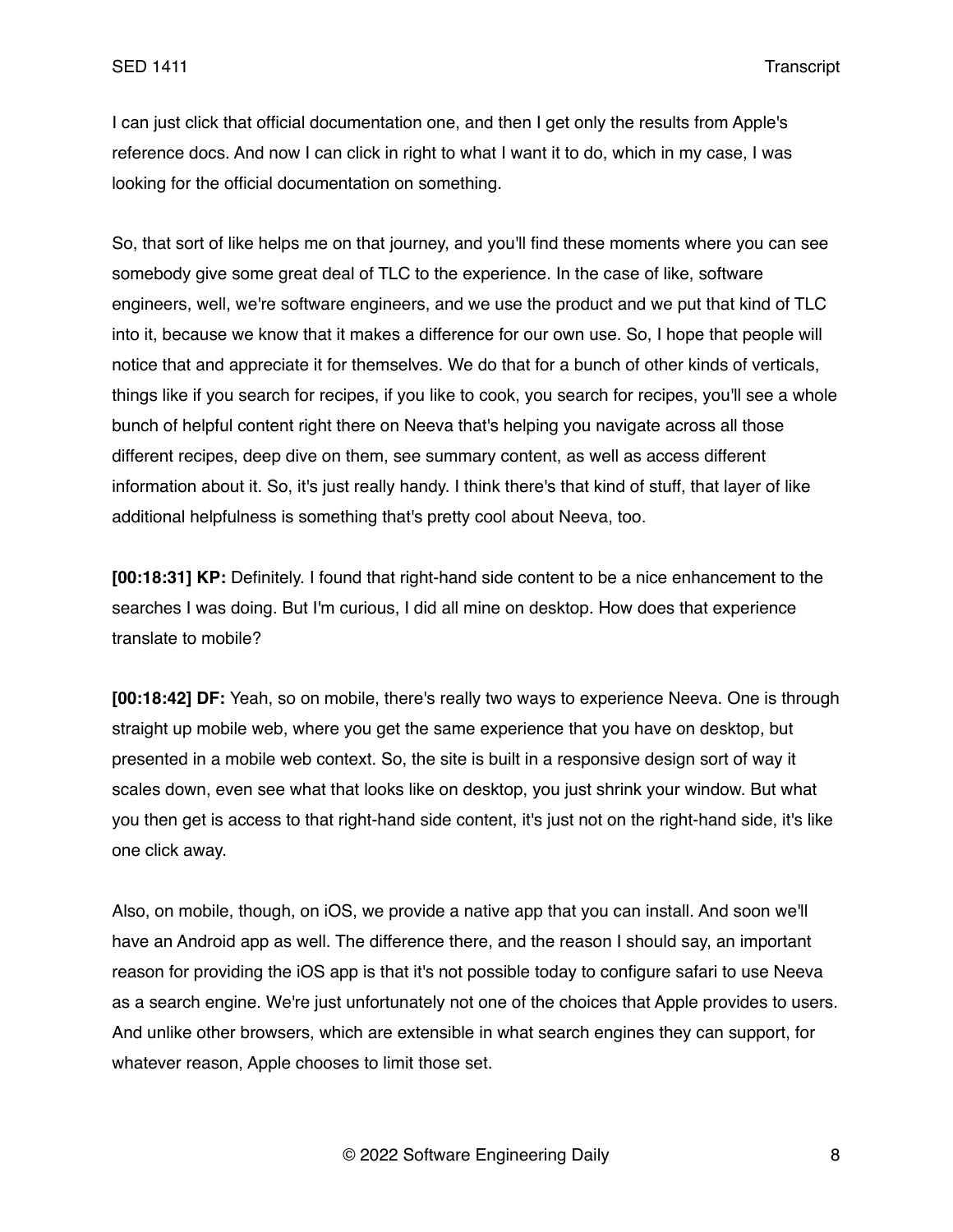Now, there is an extension you can install for Safari on iOS 15 that will allow you to use Neeva as your search engine. And that extension actually just comes as part of the Neeva iOS app. But the Neeva iOS app is really meant to just make it easier for people to use Neeva on their iPhone. Not only to make it easier to use it as your search engine, but also just to make it easier to use all the other features of Neeva. And in particular, over time to make some of the things that we were just talking about, like with the right-hand side content even more convenient and easier for you to access. But the Neeva app can talk a lot about it, has a lot of really cool features. Neeva, itself, includes features that help you with your searching, things like spaces, which are a form of essentially bookmarks that are stored in the cloud. Spaces are really cool, though, because not only are they lists of URLs, but their list of URLs that you can share out with your friends, that you can share publicly or just privately with a set of folks.

So, for example, if I'm researching a topic, I can be collecting URLs, maybe I'm researching, I was doing this researching baseball glove to buy from my son, collecting those different links to different websites that talk about different baseball gloves I was considering. And then I just shared that space with my wife, and they were looking at it together, and then finally we make our purchase. We didn't always have the time to like, sit down in front of the computer together, do the research. But we could like create that space and I could share it with her and then she could look at it. And then we could come back and talk about it later.

That's just like this useful tool, that's like not search. But it's useful when you are searching or when you're researching, and when you're doing things like this. And Neeva just makes that really easy. The iOS app makes spaces really super easy to use. We also provide features like what I talked about before where in the iOS app with Neeva, you can actually, when you start that search, when you type in that URL bar, what you're getting back is not just search suggestions, but actually search results, actual URLs. And I think that's just a really nice way of saving people time and helping them get directly to where they want to go. So, like sometimes, you don't even need to go to the search results page, you just go to the site. And helpfully, in the Neeva browser, if that wasn't the site you wanted, you could just hit back and it takes you right back into that suggest experience, and then you can pick a different choice.

So, we've been able to kind of innovate around the browsing search experience because of the native iOS app. And so, I encourage people to check it out and give us feedback. It's been a lot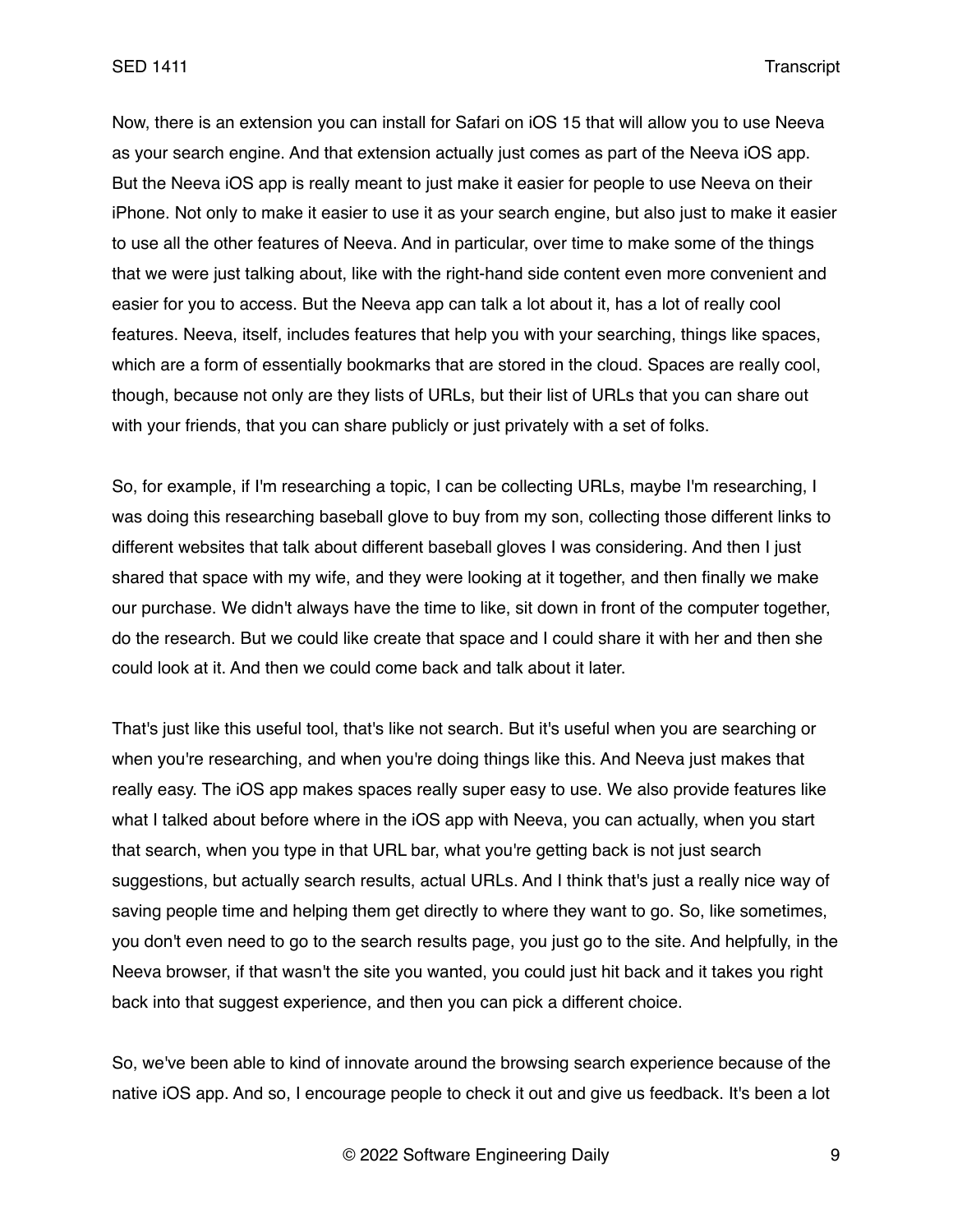of fun working on it, and there's a lot of new things that we're doing there, and things that we're doing to make it better. And so, I would really love any feedback from folks as well.

**[00:22:22] KP:** So, if I install the iOS app, I know that and also, I give you the permission the OS wants and all that, you can have a lot deeper integration with my phone. Are there ways in which you can use something like the GPS to enhance search experience?

**[00:22:37] DF:** So, if you were using the Neeva app on iOS, and you did a local search, like for example, you typed in something like "show restaurants near me", what you see is an opportunity to give Neeva your more fine-grained location information so that he could do a better job of answering that query. You can choose whether or not you want to do that. There's a button to press to give that information. And then you would see an OS level prompt that says, "Hey, do you want to grant location information?" The usual sort of prompt. If you haven't done that, then Neeva's best way to answer that question would just be based on looking at your IP address and trying to guess, what geo that might correspond to and where you might be.

That's very typical of search engines that, receive queries that are of a local nature, like show restaurants near me are something of that sort or, querying the weather, things like this, providing location information, lets them do a better job. And with Neeva, it's just completely optional whether you want to do that. Other search apps may be more aggressive about including location information. But for us, it's definitely more of a user opt in. We really want people to feel in control of something as important as your location.

**[00:23:53] KP:** Yeah, I like that opt in model a lot. On the iOS device, and apologies, I'm an Android user, so I'm not as familiar. But I know there's sort of a native search that Apple probably would prefer to power with Safari or their own tools. Are you able to plug into that as well? Are you blocked by the way iOS is set up?

**[00:24:12] DF:** Well, it's it's pretty interesting. So, with the release of, gosh, I think it was iOS 14. But now anyway, at any rate, you take for granted the fact that apps can request what's called the default browser entitlement. So, it's possible for a browser to be set as the default browser. Well, what does that mean? That means that all the different access points on the device such as spotlight search, or the leftmost pane of an iPhone, if you went in there or Siri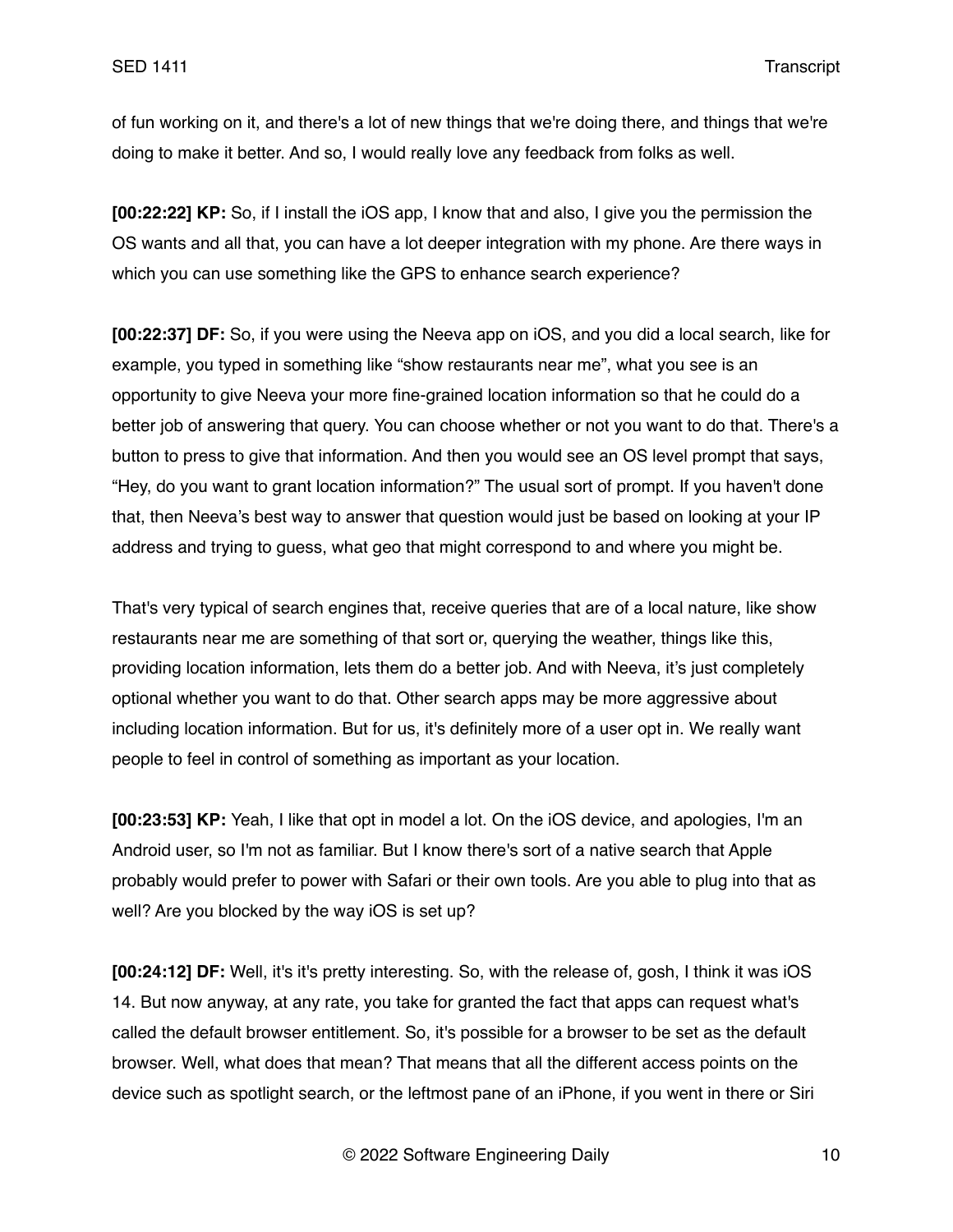initiated search or something like this, it would go, that traffic, that request to load a search results page would be handed off to the default browser.

Okay, so why is that interesting? Well, as I mentioned before, Safari and Apple, they provide a very limited set of choices for search engines and Neeva is not one of the choices. However, Neeva can be the default browser. So, if you configure Neeva as your default browser, if you choose to do that, then what it means is that when you do a spotlight search, that it would invoke Neeva to load a search, that search results, what we can do is intercept that and rewrite that request to be a Neeva request. And that's how the iOS app works. So, as a result, you can go and use the OS level sort of access points for searching and get the outcome that you're looking for, which is that you get to see the results from Neeva. So, it actually works pretty well, just requires users to configure Neeva as your default browser.

**[00:25:47] KP:** I know a lot of different apps, maybe not a lot, but a couple where I've talked to the teams and for improving their mobile app and studying the user experience, they rely on heavy tracking in order to really get a broad picture of how users are interacting with the device. Does your privacy first mandate to put any monkey wrenches in that process? Are you still able to get good feedback from the users of the app?

**[00:26:12] DF:** It's a good question. So, there are several pieces here. One is that Neeva is a signed in service. And as such, we absolutely do know then that you're signed in and that the activity that happens when you're signed in is something that Neeva would then – we treat that as like something we have to be very responsible about. Why is Neeva a sigh in service? Well, it kind of fits with the idea that it's a service you pay for. Again, optionally, there's a free tier of Neeva available for people, free, full featured tier. But as a signed in user, you have the ability to use features like spaces, you have the ability to personalize your search experience, connecting other apps that you might want to have indexed, that sort of thing.

So fundamentally, Neeva is a signed in service. It's a service that is both signed in and extremely privacy respecting. And so, sometimes that can throw people for a loop. But I think it's important to understand that these are all things you have control over. For example, there's a Neeva memory mode you can turn that off, which limits, it just says to Neeva, "Hey, I want you to record anything about me." But otherwise, by default, absolutely, we would want to learn from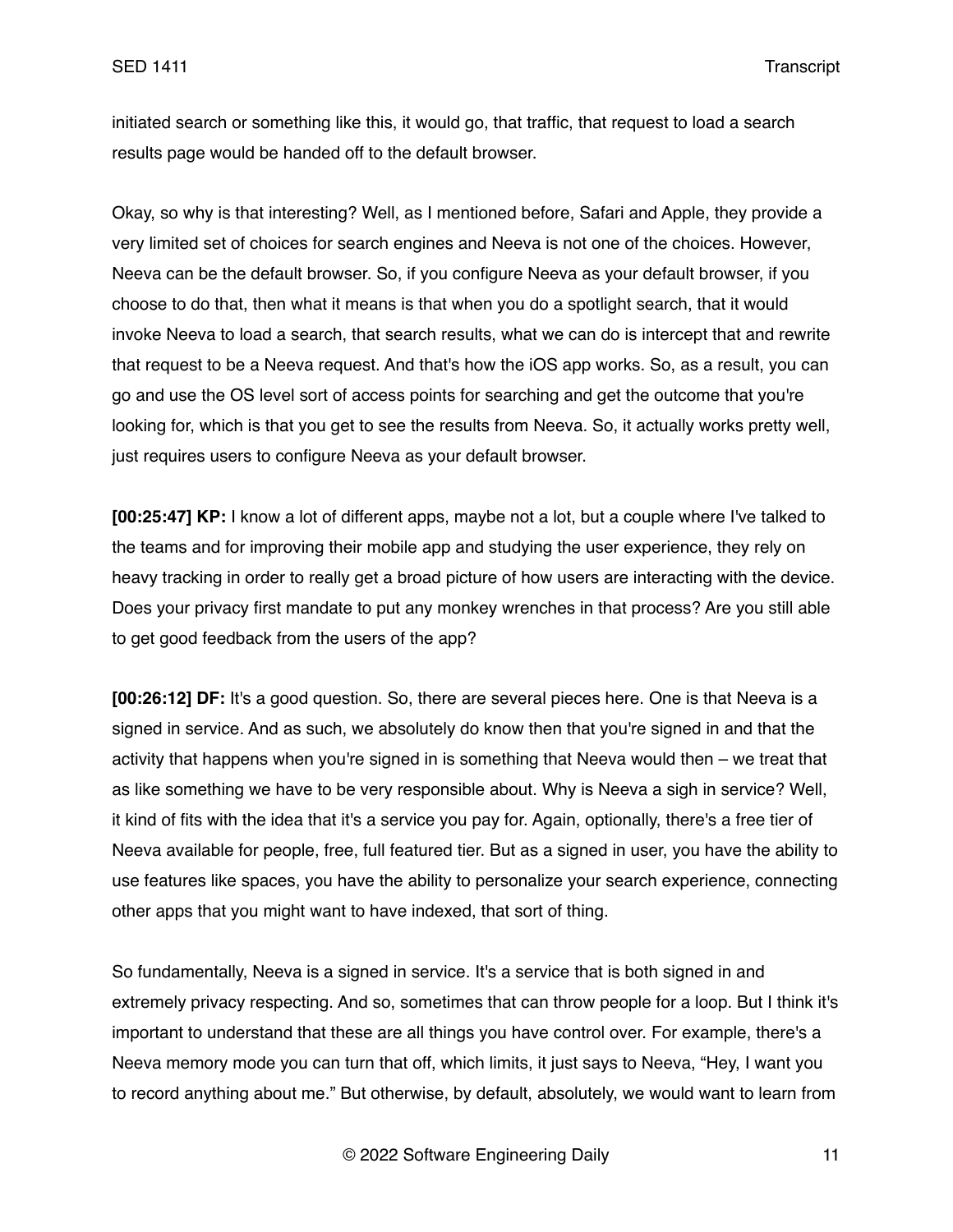user's experience and try to make the experience better. We also encourage people to submit feedback, and share their experience using Neeva so that we can make the product better.

**[00:27:38] KP:** I know there's a lot of reasons why people would want a privacy search engine. A good example, being you are a journalist and you're researching something that could be you know, look a little weird in your search history when it's just a story, and plenty of other reasons to respect privacy and want that in the solutions you deal with. But I've also noticed there's commonly a general sentiment of like, why don't really have anything to hide. This doesn't matter so much to me. Are there common privacy things you think people might be overlooking that they should reconsider?

**[00:28:07] DF:** Well, first off, I just wanted to say that, you know, Neeva, certainly as a private search engine, it also provides a feature a very important feature called incognito mode. So, it's not just incognito mode, you might be familiar with from like Chrome browser. But incognito mode in Neeva means that you get an isolated search session that is completely disconnected from your normal search session. And everything you do in that search session is very temporary and discarded after you close that window.

Similarly, in the browser, you can open an incognito tab. In the Neeva app, you can open an incognito tab, and that will pre configure that tab for incognito search in Neeva. It might sound a little confusing these two levels of incognito, but it's as simple as get the Neeva app open an incognito tab, and now, all the searching and all the browsing, everything there is transient and no tracks will be left behind on the device when you close that tab and nor will any tracks be left behind on Neeva servers after you close that tab.

So, you have, again, the idea you have a lot of control as a user, you can open an incognito tab and get this incognito browsing and incognito search experience. So, it's pretty easy for like a journalist, like you mentioned, or somebody who wants to maybe they share their computer with somebody and they want to make sure that the searching they're doing right now is not seen by other people that they share that computer with. Typical example of searching for an engagement ring or something like this. But at any rate, that kind of feature and functionality and sort of that baseline of having a really solid incognito mode is something that people can assume with Neeva and you can get that experience on desktop using the Neeva extension, it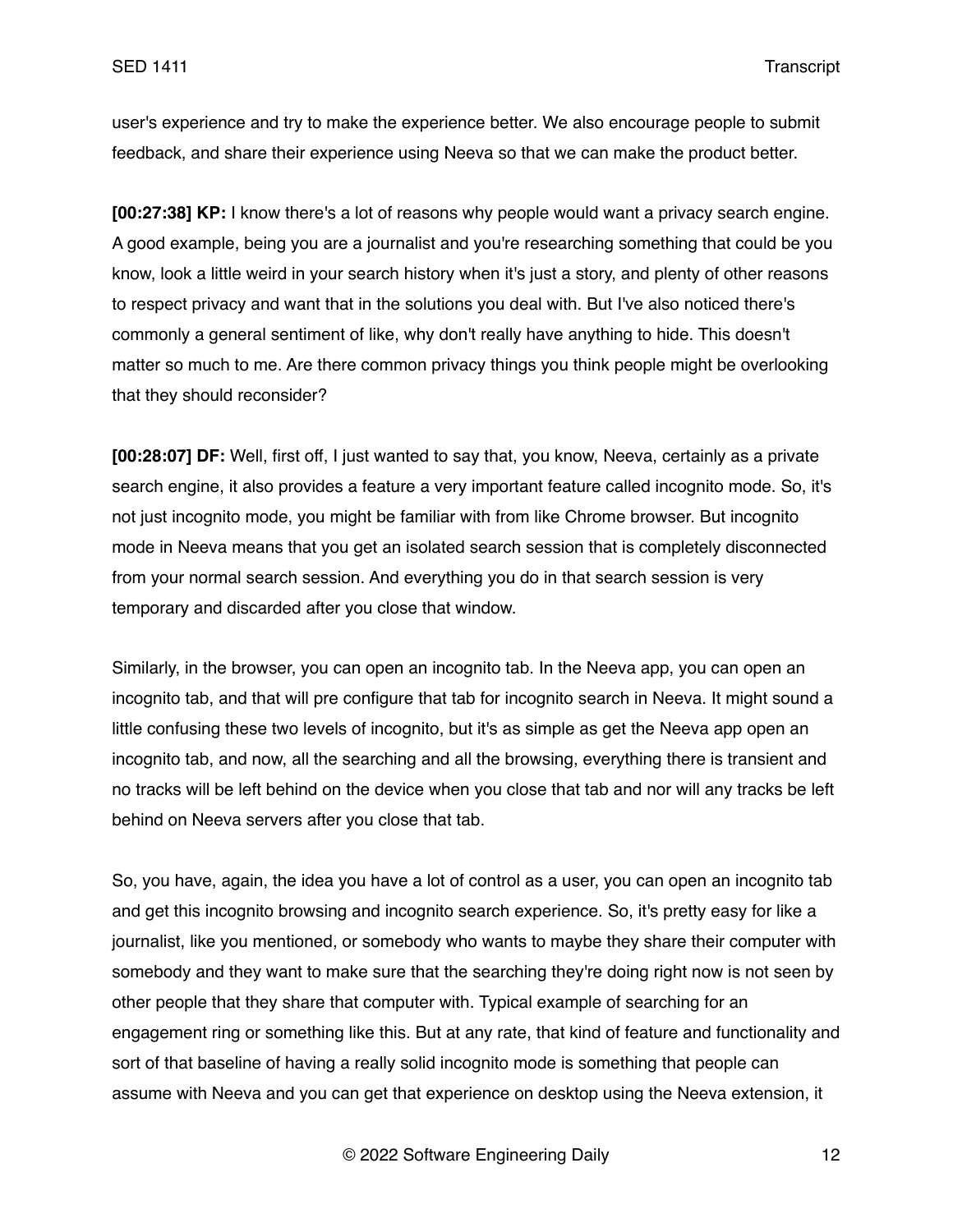provides an access point to enable not only to open an incognito tab in the browser, but also to start up that incognito search session.

**[00:30:08] KP:** So, in my own personal experience, I've used a lot of different browsers over the years, I think Mosaic in a Box was the first thing I messed around with before I got onto Netscape. And back then it really felt like a browser was something I install on my machine, just like any other software application. Although over time, it seems the browser has become more and more central to most people's experience. With that in mind, are their aspirations for where Neeva will go in the future?

**[00:30:36] DF:** Certainly. We want to continue providing useful tools to people just really leaning into the users as the customers and focusing on things that they would find helpful and useful to them on the web, both when they're searching, but also, sort of the complete journey of what you're doing. When I think about the Neeva browser, again, it's just on iOS now, coming to Android soon. But I think about like, all the challenges people have with managing all the different tasks they're doing.

Even on mobile, you do a lot of consuming of content, or you might be researching something, maybe later on, you'll get back to it and actually want to complete the purchase, maybe that's on desktop, where you would actually do some kind of action. And so, making it just really easy for people to jump in and out of tasks, making it really easy for them to multitask, making it really easy for them to stay organized, and not lose track of things and sort of fight the clutter. Those are the kinds of things that with the browser we're really focused on. But we're also, really excited about changing up the search experience. Again, sort of working outside the bounds of the usual kind of like, I do a query in a search box, I get a search results page. And thinking more about like how Neeva that's crawled the web and knows all these things about the web, can bring information to you in the moment.

If you're on a website, maybe would be really amazing if you could ask Neeva, "Hey, is there any other discussion about the thing I'm looking at happening elsewhere on the web?" Maybe you're looking again, take a technical example, maybe you're looking at an API on an Apple reference site, wouldn't it be cool if you could like invoke Neeva and it could come back and say, "Hey, look, here's all these Stack Overflow articles about the same API." Or maybe you're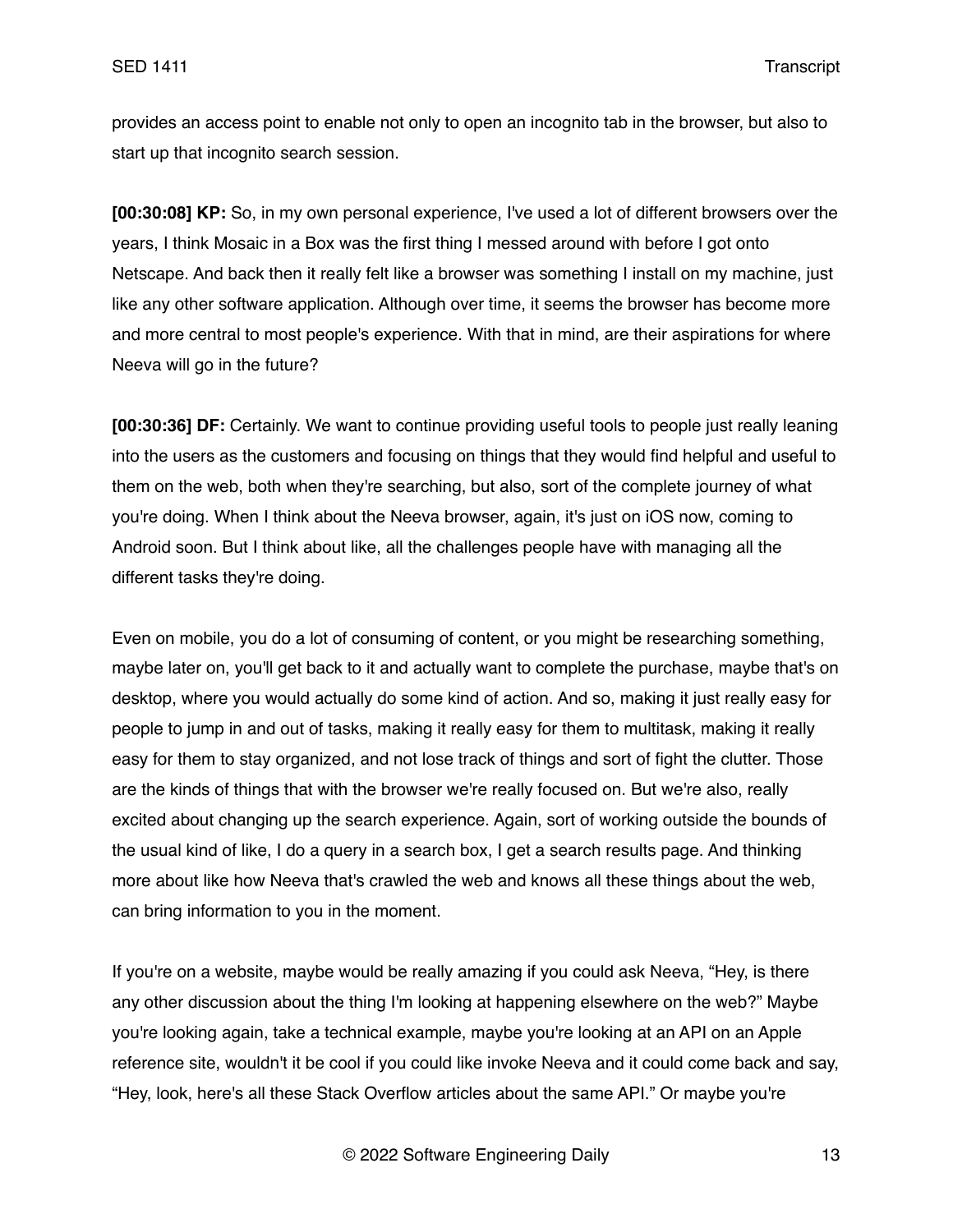reading the news, and you invoke Neeva, and it tells you, "Hey, look, there's this discussion happening over here about this same topic on Reddit or on Twitter, or on Hacker News, or wherever." Or maybe you're searching for a product and you invoke Neeva and it tells you, "Hey, that same products available in these other sites at these different prices." Or look at this other site over here, this is where people are actually talking about this product. There's a thread on Reddit where people are talking about it.

Helping you find these kinds of things, and be connected to things that are on the web that are valuable to you, that's where I get really excited. Because I think about like how the web can just be so much more useful for people, and sometimes it's just hard to even know what search query to even enter. But if we can instead be this helpful tool to you that you know, "Hey, I'm doing this thing, Neeva, tell me more, tell me what's related. Connect me to things that are out there that might be interesting about what I'm currently doing." That's where things can get really interesting for me and the search experience becomes a bit different from what people are used to, and a bit more helpful. And really, at the end of the day, what really gets me motivated is thinking about how we can make the web a better ecosystem a better place, and tools like Neeva are part of that, and thinking about how we can really lean into that and unlock and make the web work better for people so that it's not just these big head sites that are just going to Amazon when you shop, just go into whatever big sites when you're trying to do X, but instead, empowering the long tail and really allowing people to get the most out of what makes the web so special.

**[00:33:57] KP:** I didn't research a detailed timeline on this. But anecdotally, it seems to be Neeva is sort of the youngest serious search engine out there, like not a pet project or something like that. I don't know if you see it the same way. But in either case, I'm just curious, where do you guys see yourselves on the adoption curve?

**[00:34:15] DF:** Yeah, I mean, it's early in terms of Neeva just became generally available the middle of last year. And we've got this really nice space of users who love the product and giving us great feedback, and we're growing. I think it's certainly a challenge for people to even learn and know that neither is an option for them. So, really encourage people to try it out, and if you liked the experience, share it with your friends, tell them about it too. And certainly, tell us what your experience was like so we can make it better. But I think that the cool thing about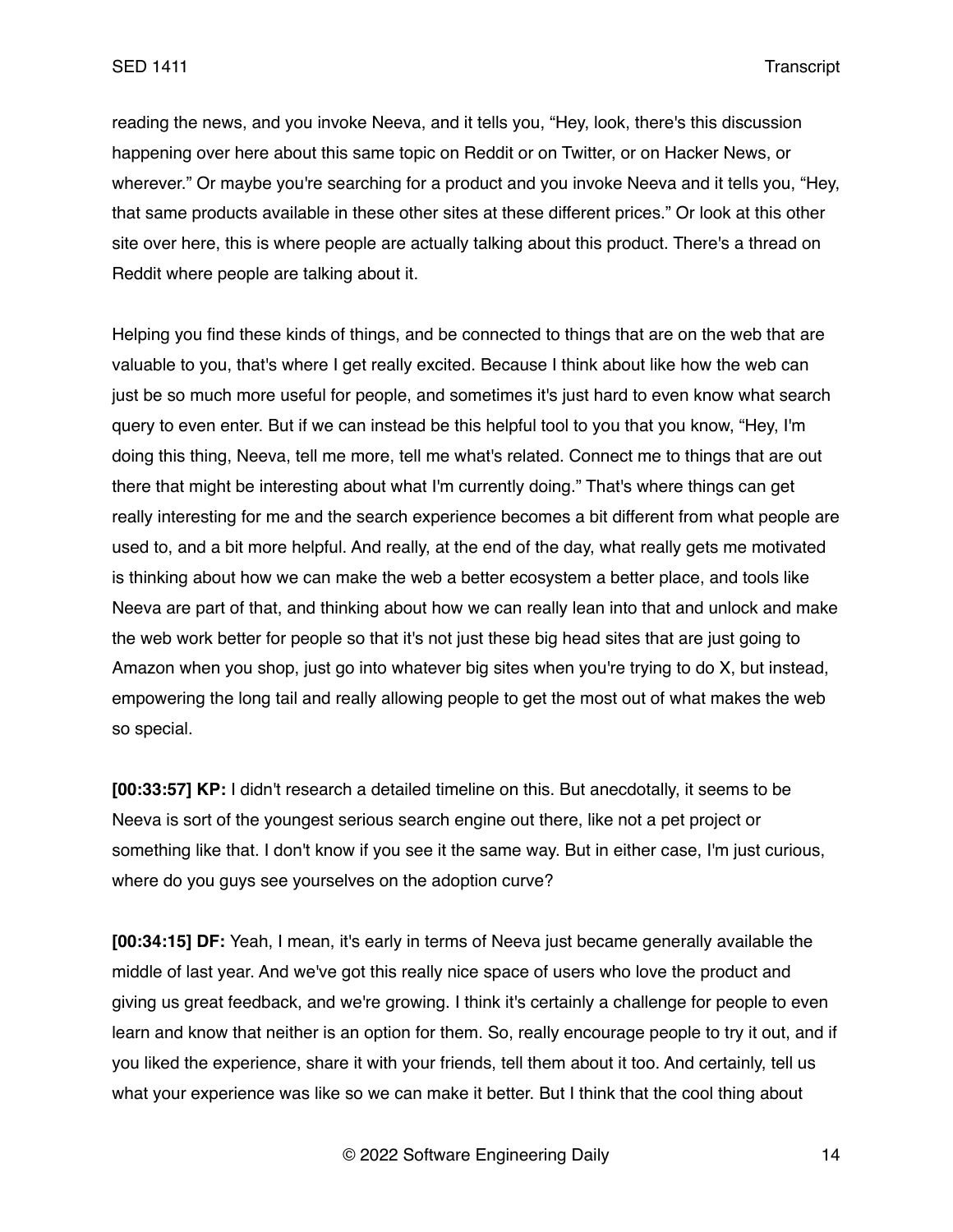Neeva for me, having been in the industry for a long while, and having been working at an ad company and being in an environment where I got to do cool stuff because of ads, I also saw the downside of that, and the negative side of that. For me, being able to work at a company where the mission is so pure and so simple, again, simple idea of direct value exchange, the users or the customers, how novel is that, right? But to really lean into that, and think about how things can be better. I'm just really excited for that. I think there's just a wealth of ways in which we can make the Internet work better for people. So, I just love that I get to focus on that now, 100%.

**[00:35:34] KP:** So, you have a growing user base, what does success look like in terms of market share?

**[00:35:39] DF:** That's a funny one. So, for Neeva, there's like these obvious things you might think about with a subscription model. So, have to have enough users so that it can support itself, that kind of thing. But really, at the end of the day, it's about making a difference. Making a difference for people, being something that people actually love, and knowing that we are building something that people love is what we're focused on right now, making sure that we are making it better for people, making sure that we're pointed in the right direction and focused on the right things.

So, for us, like there's short term, long term success, and in the near term, it's all just about making sure the product is right, as a company, and Neeva is well-supported, well-funded, the ability to work at this and try to make a product that really resonates with people. And over time, I hope that people find that we are doing that and I hope that people will join in and be part of like helping us do that by giving us good feedback and experiencing the product. So, really, it's about that. As a startup, we're just so focused on making sure we're building the right product for folks, and really trying to , hit it out of the park with that, and grow from there.

**[00:36:53] KP:** We touched on the forthcoming Android app, are there any other recent releases or soon releases that you'd like to tease?

**[00:37:00] DF:** Yeah, I mean, there's there's a bunch of different things that are going on. It's also the fun thing about a startup, as you move so quickly. We are excited to  $-$  of course, the

© 2022 Software Engineering Daily 15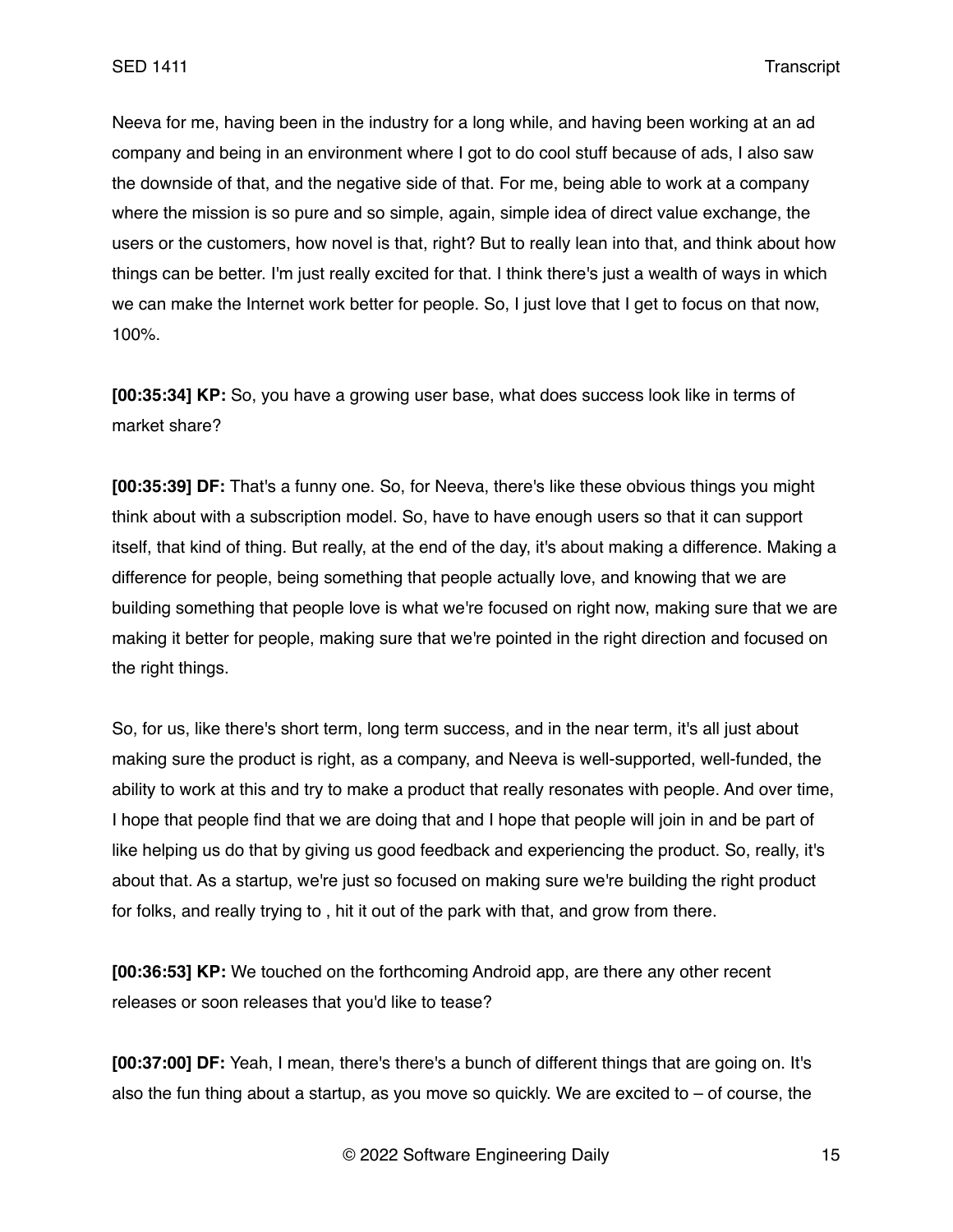idea of Neeva is US only and we get a lot of questions from people about when will be available be outside the US. And so, that's the kind of thing where we always say, "We're working on it, coming real soon." But being able to make Neeva available to more people around the world is a big one. There are other things, feature wise, again, I'm so focused on the mobile app. I could talk your head off about things that we're doing in the mobile app. But we're investing a lot in things like how we present tabs to you, we have a feature called tab groups that's in there now. But we're actually have a whole new sort of take on it that we're really excited about that I think will work a lot better for people.

Tag groups is fundamentally just this idea of like helping you keep your tabs better organized. And a lot of times on browsers, we think of tabs, as these sort of row tabs across the top. And I think people are familiar with like getting too many tabs. At some point, it just becomes a big mess and it's cluttered, and you kind of feel like you declare bankruptcy and just close a whole bunch of them. So, it's not really working very well. But if you think about tabs, it's really kind of this view on your history. It's like a way of being organized about all the things you're doing. But it's like the historical stuff, right? So, how can we make that work better? On mobile, the problem's even harder, because you're just looking at one tab at a time, right? And then you zoom out and you see this grid of tabs or this whatever sort of presentation of all these cards, and it can just feel overwhelming, like you can't get that bird's eye view on it. And let alone, find your way to the things that you're doing. Invariably, you end up opening the same site in multiple tabs, right? It just becomes even more of a mess.

So, to me, like how we can help conquer that beast a bit, especially on mobile, there's a lot of opportunity and we're working on that. We're working on making it work better for people. If they're really leaning into that idea that your tabs are really this special view on your history, I think there's other folks in the browser community who are doing interesting things with tabs as well. I look to the browser companies and other interesting one with their browser, they're still in closed, invite only. But they're also innovating in that space, on desktop, and so on. I'm excited about just that we're not alone in exploring this space.

But in addition to tabs, there's things like what I was talking about with like making the search journey work better for people. So, we're working to bring out a new feature that really makes it possible for you to invoke Neeva on any page and get back some interesting stuff. I think that's